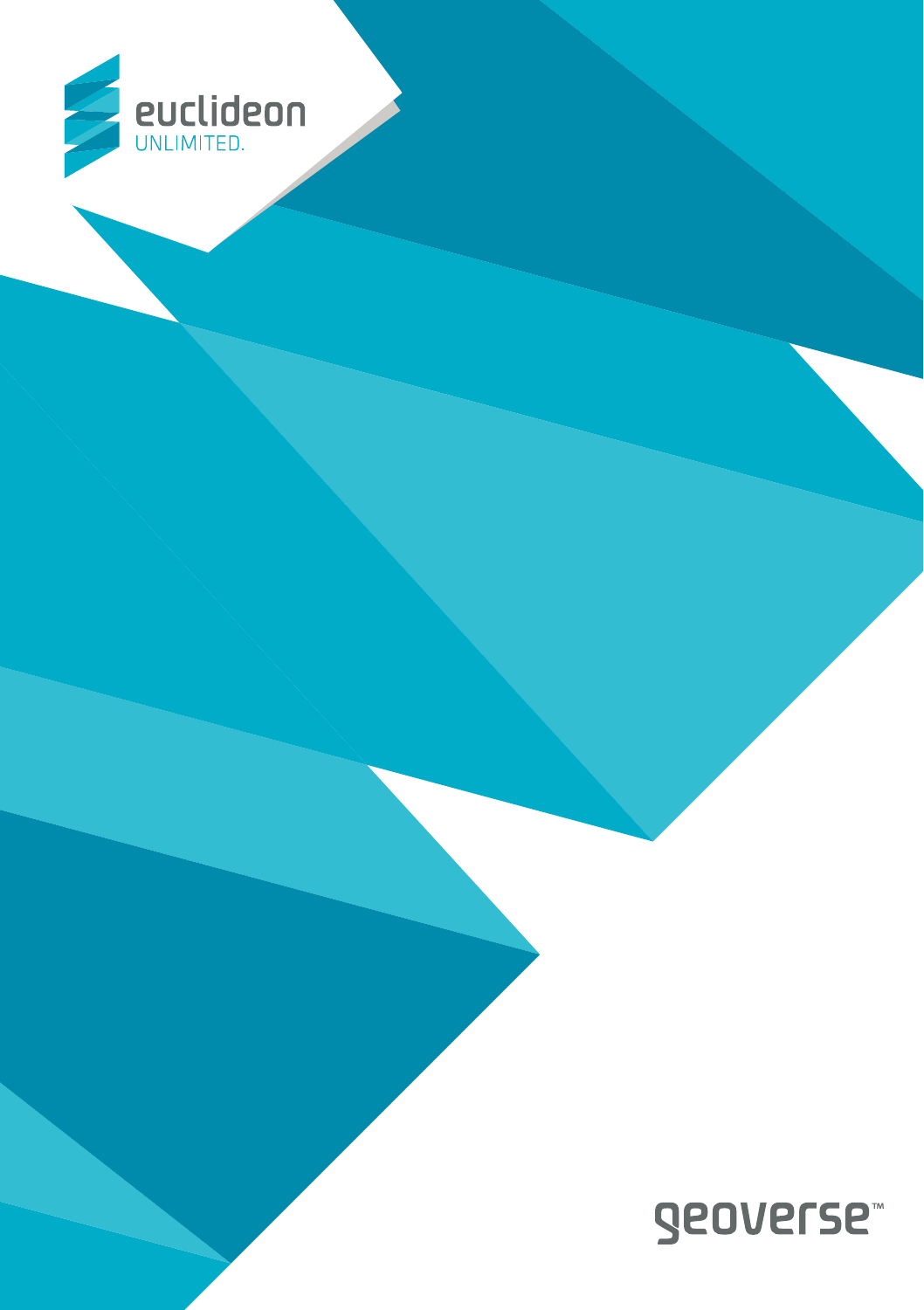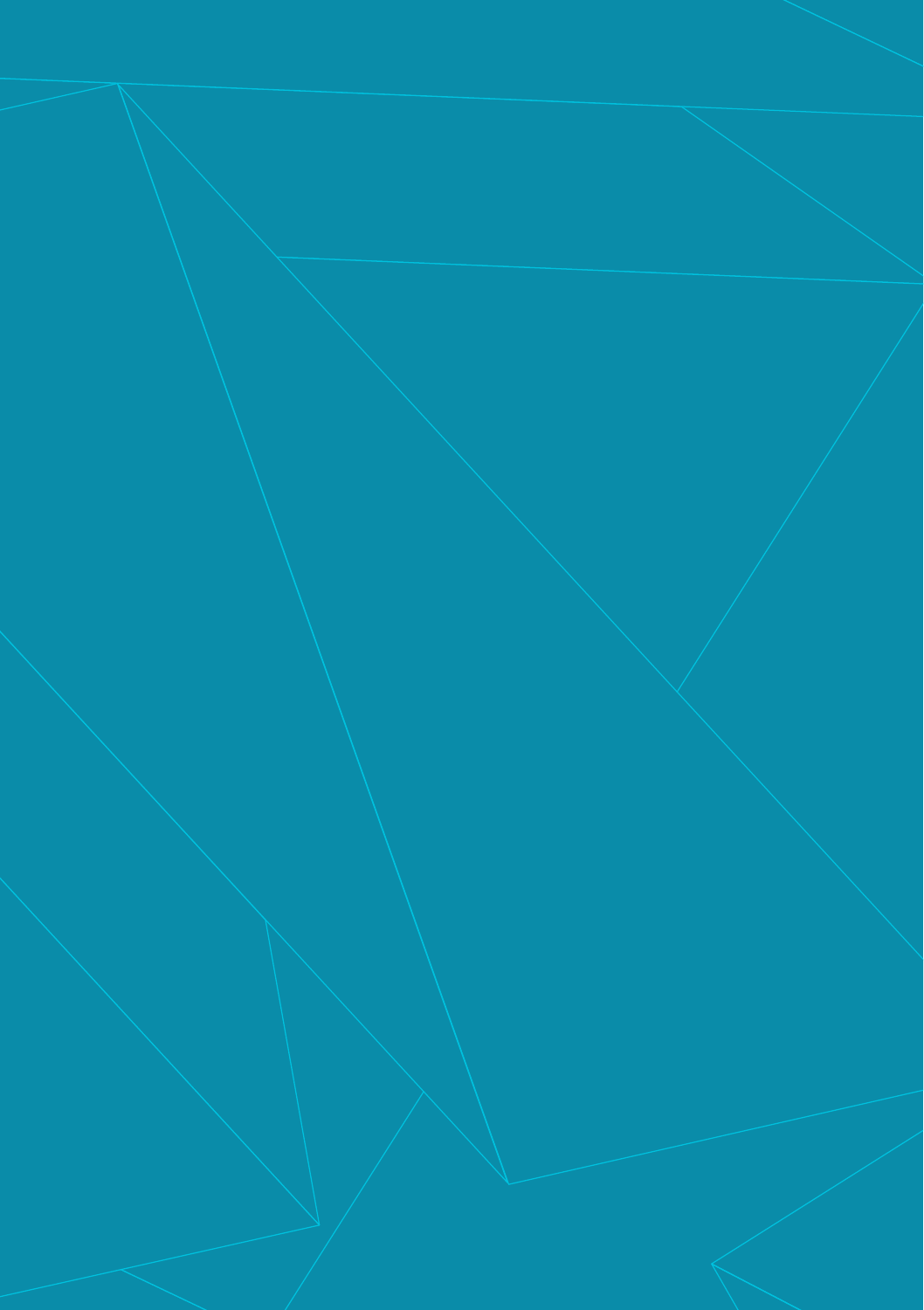# WHAT WOULD IT MEAN IF YOU COULD VISUALISE ALL YOUR DATA IN LESS THAN A SECOND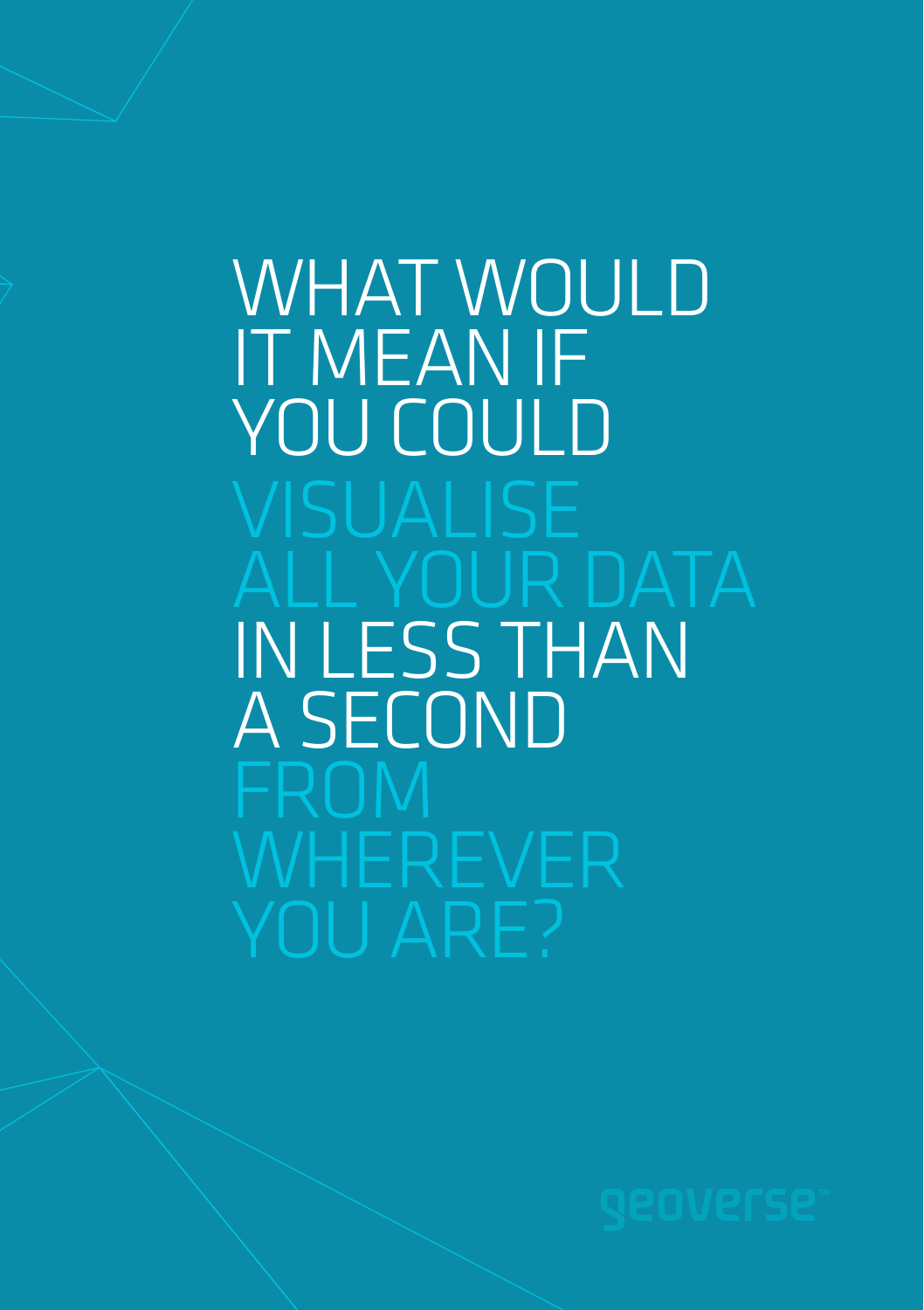### ACCURATE, REAL-TIME 3D DATA VISUALISATION.

Geoverse™ delivers instant, interactive access to your entire point cloud data set from any computer — regardless of size — in less than a second.

Geoverse™ is the new software package that is purpose-built for the Geospatial industry. It allows Geospatial professionals to visualise unlimited quantities of point cloud data from LiDAR, photogrammetry or any other data source.

Geoverse™ point cloud rendering is based on Euclideon's revolutionary Unlimited Detail (UD) technology. This technology is able to handle the vast amounts of LiDAR data — which can be produced at rates of up to two million points per second — in a way previously unimaginable on normal computers.

The Geospatial industry has vast quantities of unmanageable point cloud data; data difficult to store, challenging to deliver and time consuming or impossible to visualise.

Euclideon's UD technology features a 3D search algorithm that can render unlimited quantities of point cloud data in real-time. As the technology efficiently grabs only one point for every screen pixel, it can display models of previously unimaginable sizes at interactive frame-rates.

Using Geoverse™, data from any of the standard industry formats is converted by Euclideon's Unlimited Detail technology, reducing the file to 5-20% of the original size. This data can be installed on a local computer for single use or anywhere on the network for multiple users to access. Load times for data sets of any size or location are less than a second.

#### UNLIMITED OPPORTUNITIES

- Render all of your point cloud data, all at once — no size limit.
- Reduce the file size to 5-20% of the original with native data conversion.
- Store data centrally and stream over the network.
- Reduce load times to less than a second regardless of data size.
- Run it on entry level desktop computers and laptops.
- Accommodate stereoscopic display.

Image SUPPLIED COURTESY OF AEROMETREX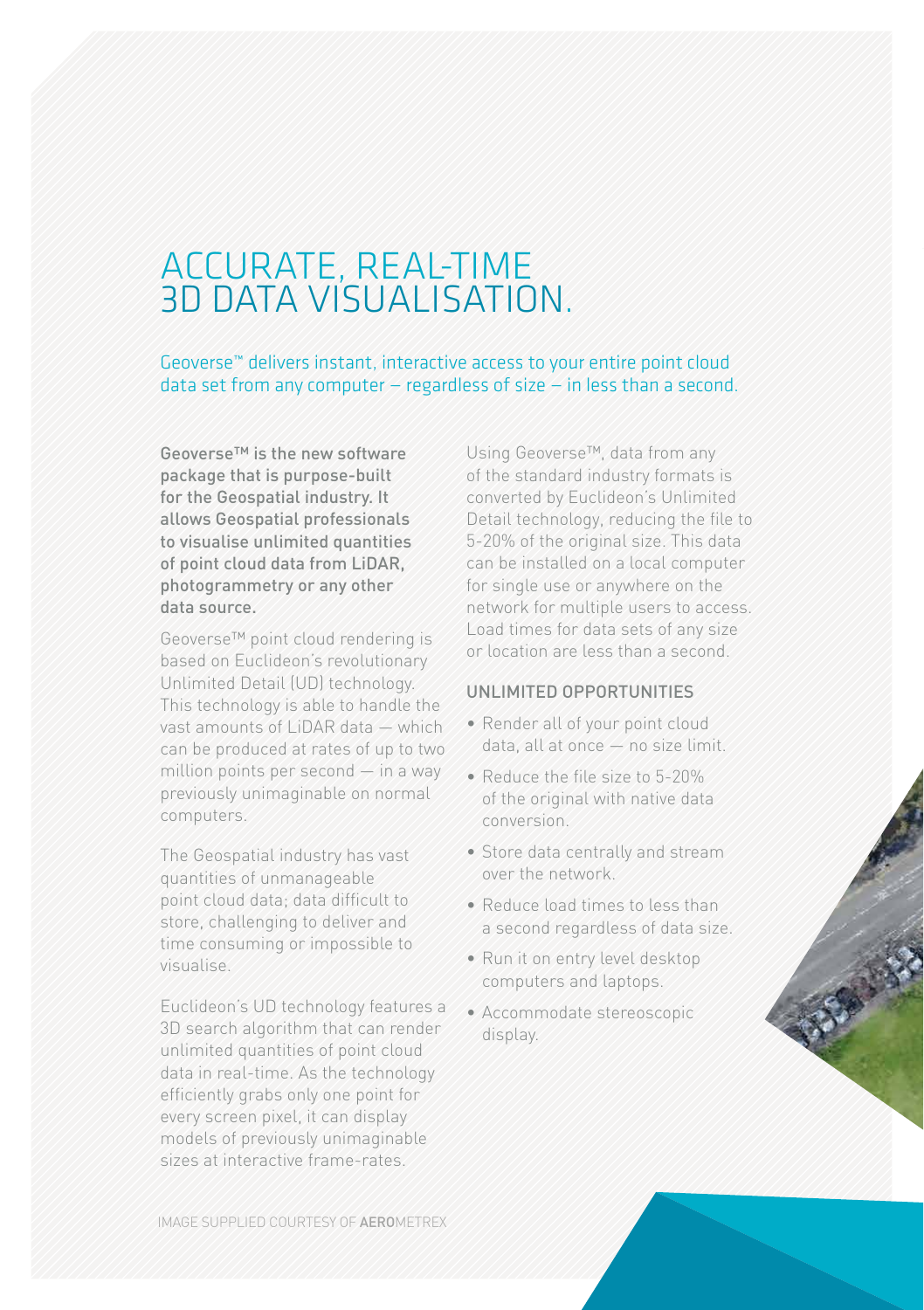NORTH ADELAIDE, SOUTH AUSTRALIA

**Base** 

 $\frac{1}{2}$ 

Second Marian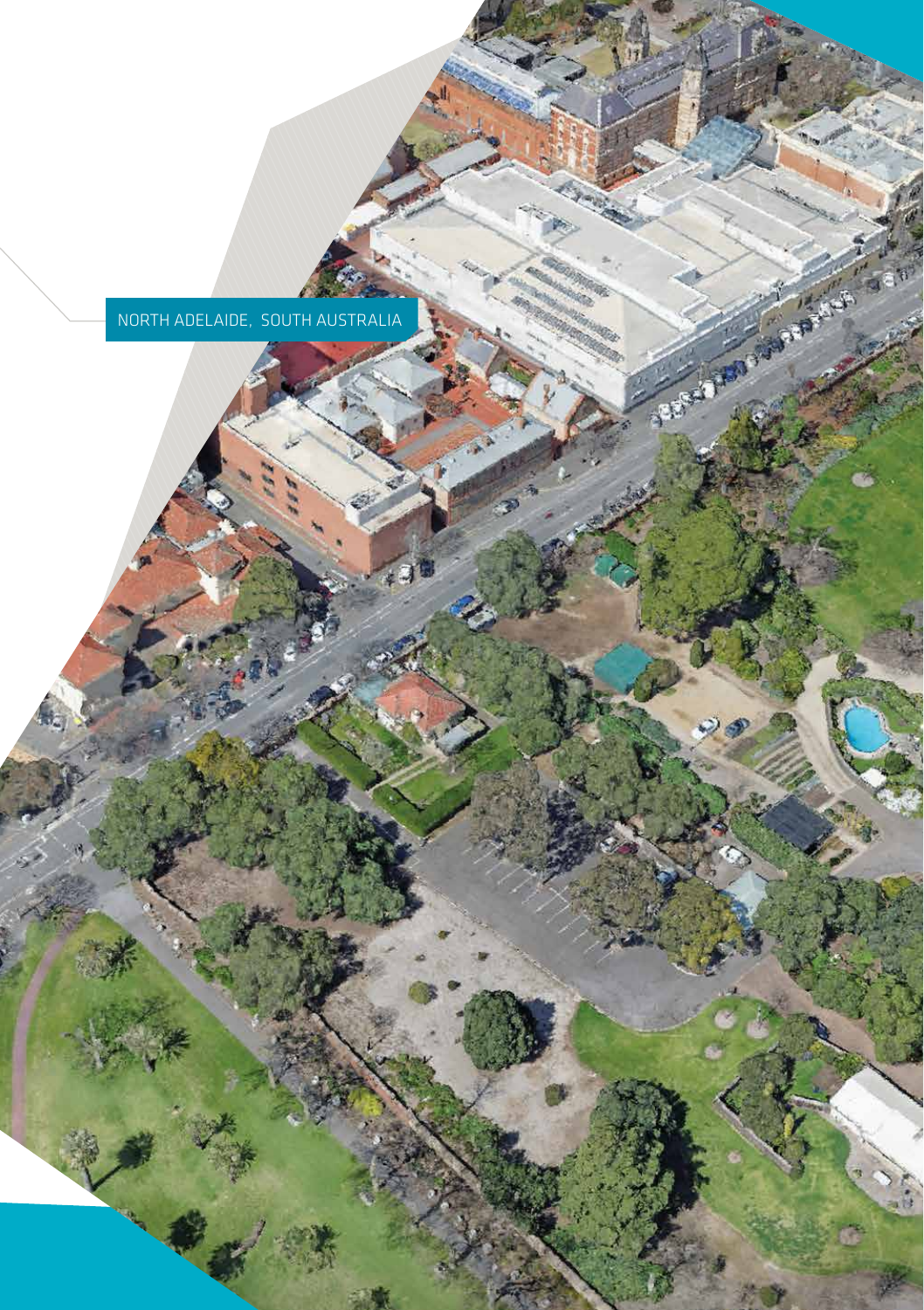## INFINITE POWER. UNLIMITED POTENTIAL.

Geoverse™ empowers you to fly through your entire geographically accurate, real-time 3D models at lightening fast speeds as if you are actually there.

#### ACCURATE MEASUREMENTS & INTERACTIVE PRESENTATIONS

Effortlessly visualise your data, create presentations, take accurate real-time measurements and have discussions from your LiDAR of realworld locations as though you were actually there.

The simple interface enables you to fly around your data in real-time at very high speeds in full resolution — and the size of the model no longer matters with Euclideon's UD technology.

#### MEMORY COMPACTION

Geoverse™ compacts data to between 5-20% of its original .LAS file size — saving significant space on your server and resulting in less data that needs to be streamed over the network or from the hard drive where it is stored.

This compression doesn't impact performance or the quality of the data. Euclideon's UD technology actually uses the data in its compressed format. It doesn't affect the image at all — compression only removes points if they occupy the same space.

Instead of loading point cloud data into RAM, Euclideon's Unlimited Detail algorithm streams the data straight from the hard drive which enables files of unlimited size to be opened instantaneously, in ultra high resolution.

#### RUNNING ON A NETWORK

Previously, due to the vast size of data sets, LiDAR data had to be installed on every computer that needed to use it. These models are often multiple gigabytes and costly to update and store.

With Geoverse™, you only have to put the data on one computer in the building and all other users can stream it from that one computer.

This centralised storage of data cuts costs considerably, improves security and simplifies administration. It also becomes possible to archive historical sets of LiDAR data taken at different points in time.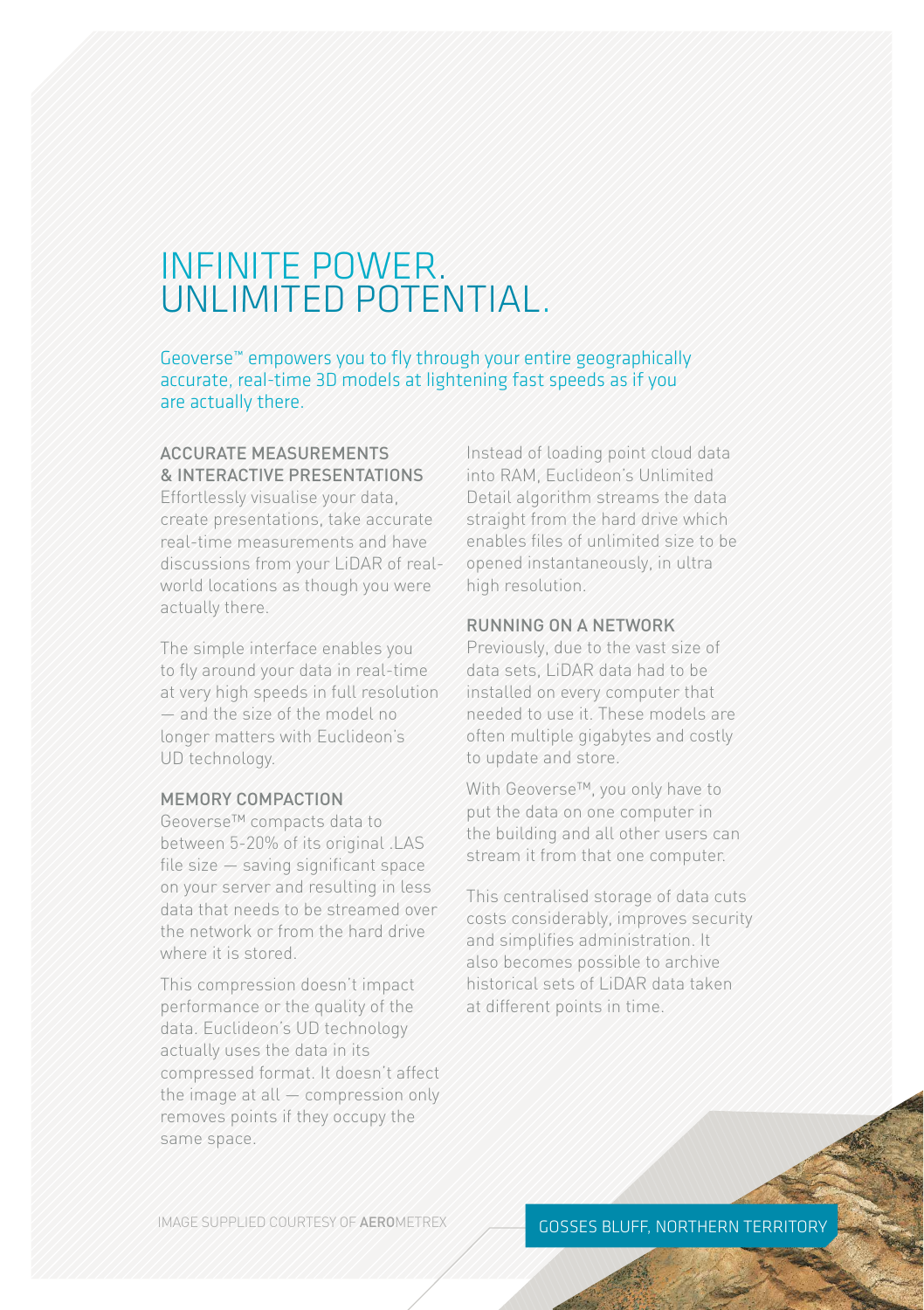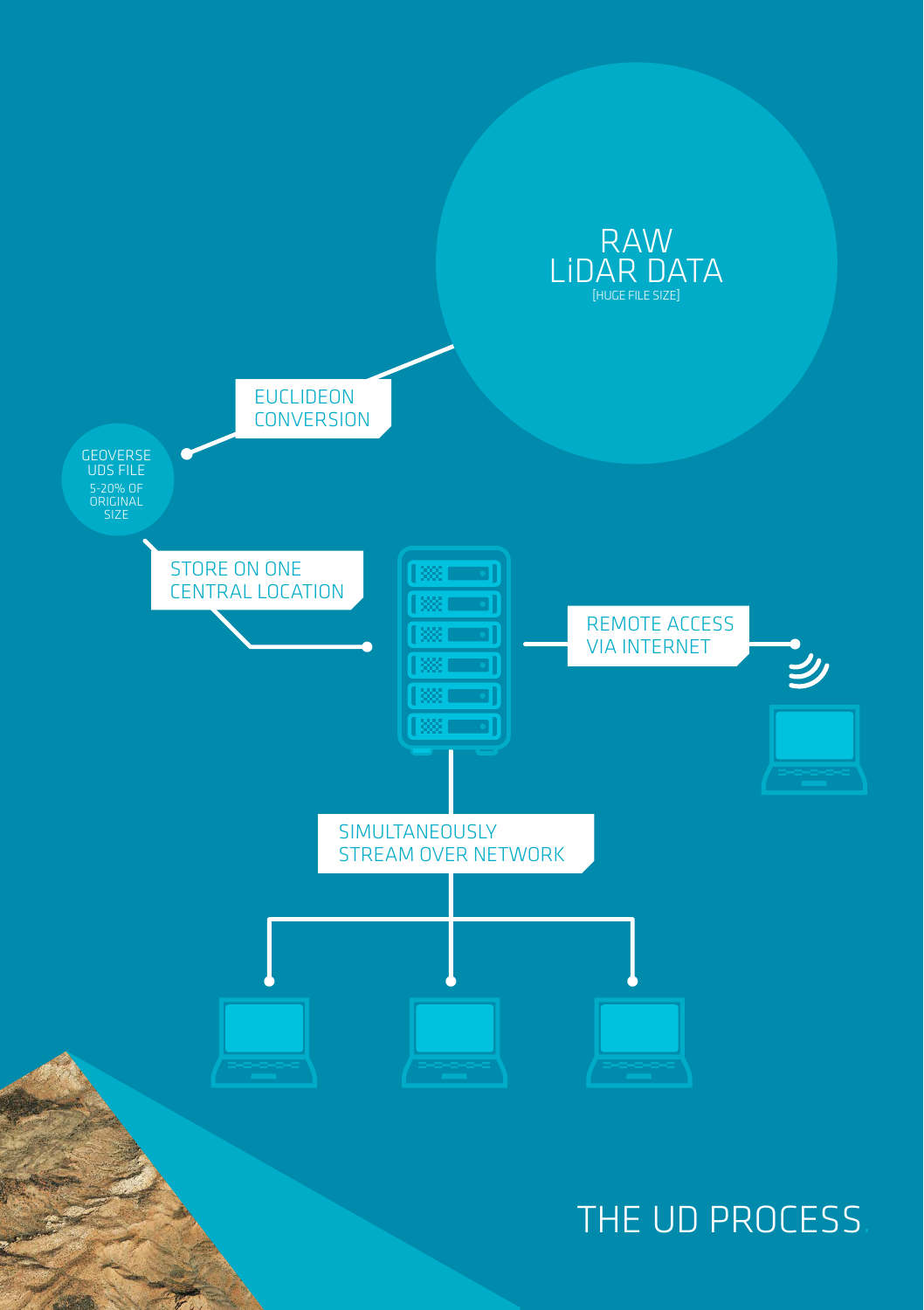| <b>UNLIMITED DETAIL</b>                   | Unprecedented detail with over 1 million point cloud<br>atoms per virtual cubic inch.                                                                                 |
|-------------------------------------------|-----------------------------------------------------------------------------------------------------------------------------------------------------------------------|
| <b>INSTANT ACCESS</b>                     | Load any size model in less than a second,<br>direct from the hard drive using a standard laptop.                                                                     |
| <b>CENTRAL STORAGE</b>                    | Place your data in one place on the network and stream<br>simultaneously to multiple users; no need to copy onto<br>every computer.                                   |
| <b>SEE ALL YOUR DATA</b>                  | See all of your data, all at once in ultra high resolution;<br>no need to chop your data into pieces.                                                                 |
| 5-20% OF THE<br><b>ORIGINAL DATA SIZE</b> | Compresses the original scan data file size making<br>it much easier to store and manage.                                                                             |
| <b>COMMUNICATE IN 3D</b>                  | View spatial concepts in 3D as if you're standing there;<br>fly through camera controls allow easy viewing and<br>measuring.                                          |
| <b>ACCURATE MEASURING</b>                 | Take measurements at the precision of the data set<br>and display data on base maps.                                                                                  |
| <b>EASY TO USE INTERFACE</b>              | User friendly 'drag and drop' interface.                                                                                                                              |
| <b>RUN ON A BASIC LAPTOP</b>              | No need for special hardware or super-computers.                                                                                                                      |
| <b>SIMPLE INTEGRATION</b>                 | Overlay map data with KMLs direct from Google Earth<br>or elsewhere or overlay data onto base maps, including<br>OpenStreetMap and Bing Street, Aerial & Hybrid Maps. |
| <b>SMART PRESENTATIONS</b>                | Create annotated presentations with bookmarks and labels.                                                                                                             |
| <b>REAL-TIME ACCESS</b>                   | Visualise all your data in real-time without the need<br>for lengthy offline renders.                                                                                 |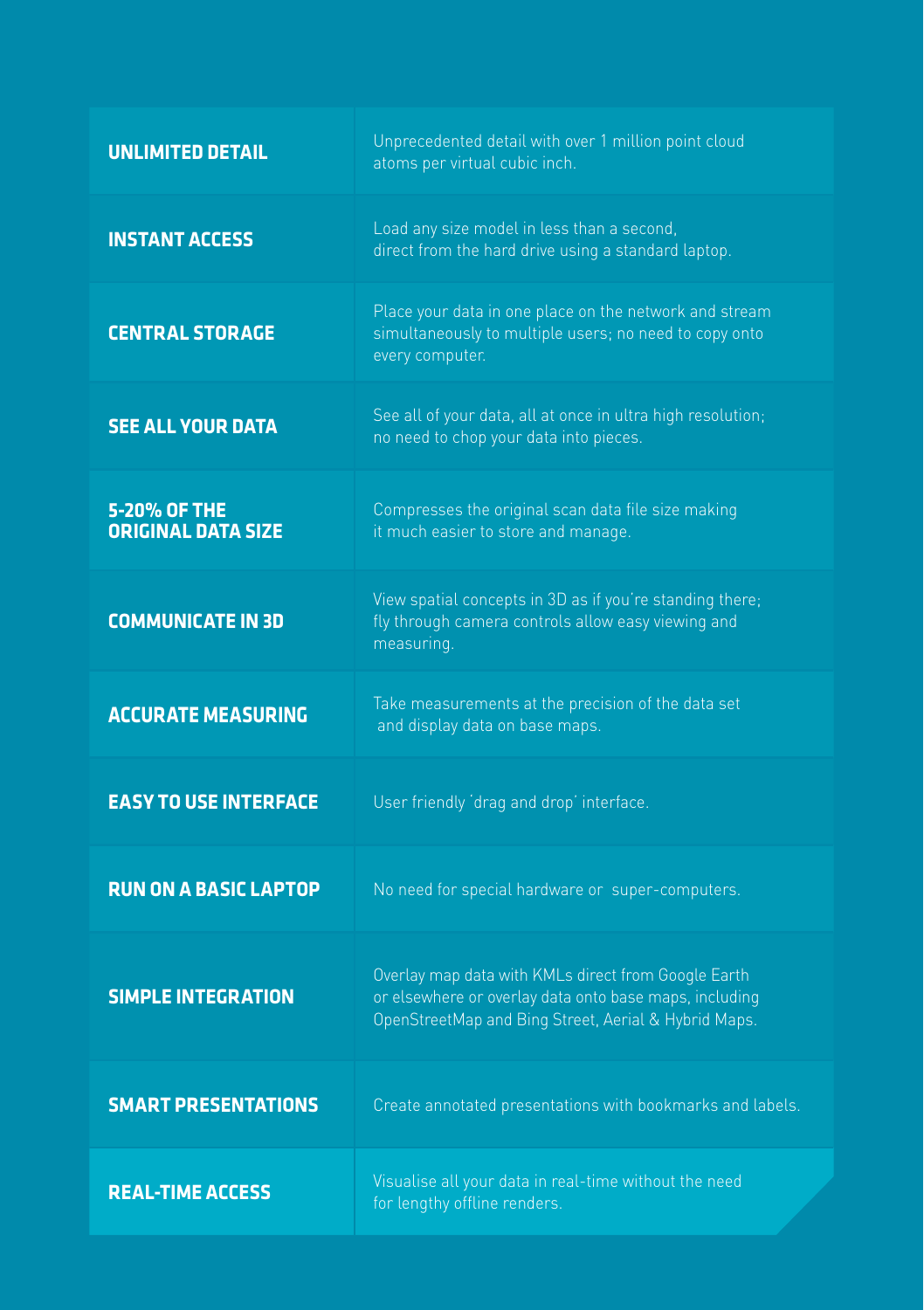## SMART PARTNERING. SMARTER TECHNOLOGY.

Euclideon specialise in providing agile enterprise solutions that improve productivity and the usability of large volumes of point cloud data.

Partnering with industry leaders, scanning companies and end-users, Euclideon continues to develop technology to enhance our groundbreaking Geoverse™ solution. Our qualified team will work with you to develop integrated tailored solutions to achieve both local and global efficiency objectives.

In 2010, Euclideon received one of the largest government grants to commercialise Unlimited Detail with the first offering being Geoverse™.

Our UD algorithm has featured in most of the world's technology based media (New Scientist) Popular Scientist, Game Informer, and Rolling Stone), and is set to transform the world's experience of 3D data visualization.

Based in Brisbane, Euclideon's team consists of Australia's top programming and graphics experts, and an executive board comprising of:

- Bruce Robert Dell *CEO and inventor of UD Technology*
- Chairman David Merson *former Head of Mincom\**
- Scott McTaggart *former Head of Oil and Gas, Mincom\**

*\*Mincom became Australia's largest software developer. With revenues of \$200M, 1,200 staff and 20 offices around the world, Mincom enjoyed global leadership in asset management in mission critical industrial applications.*

ALL Images WITHIN THIS PUBLICATION are actual examples of GEOVERSE POINT-CLOUD MODELS ABOVE Image SUPPLIED COURTESY OF MERRICK & COMPANY